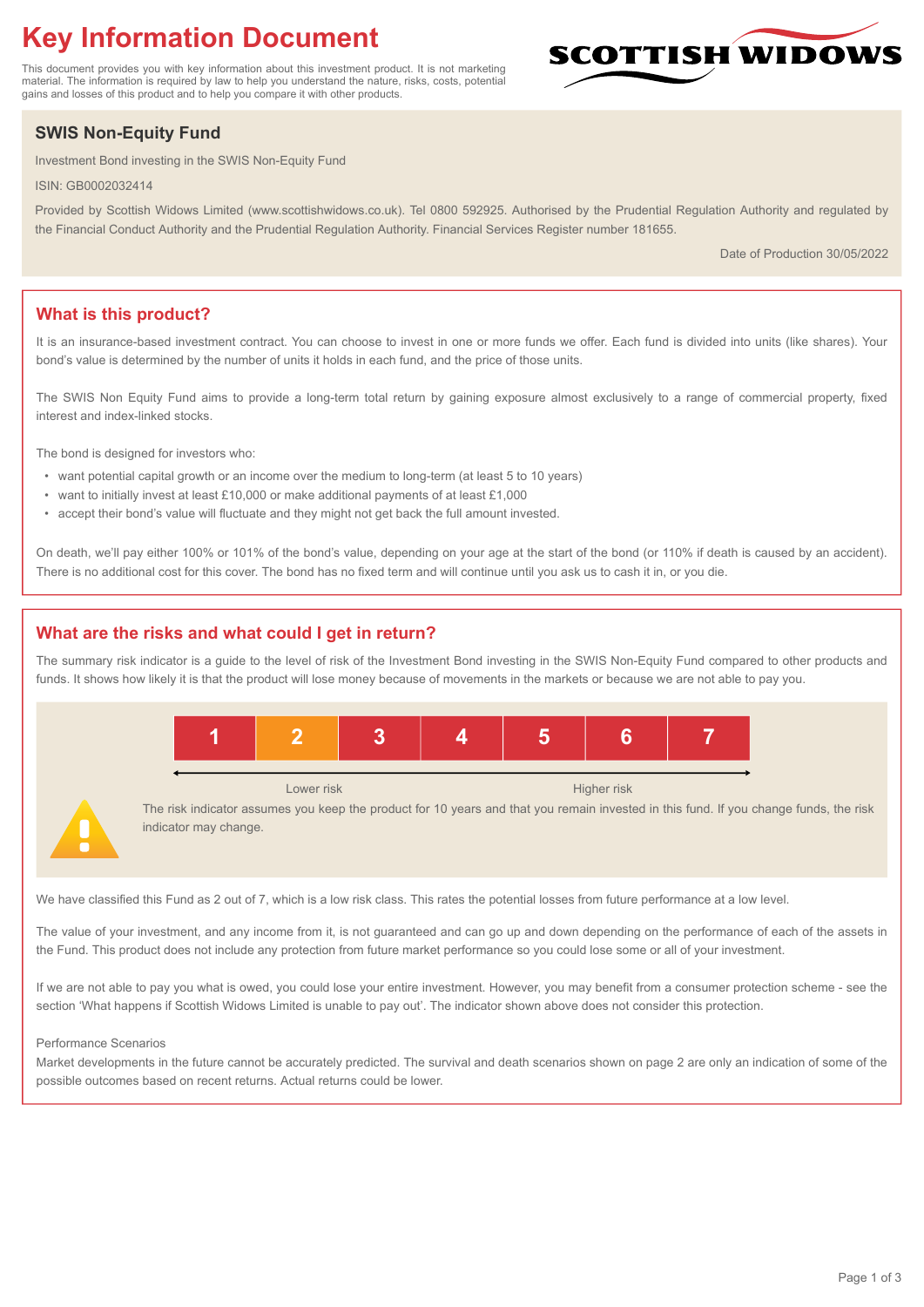

#### **What are the risks and what could I get in return? (continued)**

This table shows the money you could get back over the next 10 years, under different scenarios, assuming that you invest £10,000. The figures below assume no withdrawals are taken and do not allow for any Large Fund Bonus which may apply. The scenarios shown illustrate how your investment could perform. You can compare them with the scenarios of other products. The scenarios presented are an estimate of future performance based on evidence from the past on how the value of this investment varies, and are not an exact indicator. What you get will vary depending on how the market performs and how long you keep the investment. The stress scenario shows what you might get back in extreme market circumstances, and it does not take into account the situation where we are not able to pay you. The death scenario assumes investments perform in line with the moderate scenario.

The figures shown include all the costs of the product itself, but may not include all the costs that you pay to your adviser. The figures do not take into account your personal tax situation, which may also affect how much you get back. Before deciding to invest, you should read the Additional Information Document for more information on the risks and what you might get back. See page 2 for information on how the performance scenarios are calculated.

| <b>Investment £10,000</b> |                                                    |           |          |                                             |  |  |
|---------------------------|----------------------------------------------------|-----------|----------|---------------------------------------------|--|--|
|                           | 1 year                                             |           | 5 years  | 10 years<br>(Recommended<br>holding period) |  |  |
| <b>Survival Scenarios</b> |                                                    |           |          |                                             |  |  |
| <b>Stress scenario</b>    | What you might get back after costs                | £8,346    | £8,686   | £8,197                                      |  |  |
|                           | Average return each year                           | $-16.54%$ | $-2.78%$ | $-1.97%$                                    |  |  |
| Unfavourable scenario     | What you might get back after costs                | £9,762    | £9,895   | £10,268                                     |  |  |
|                           | Average return each year                           | $-2.38%$  | $-0.21%$ | 0.26%                                       |  |  |
| Moderate scenario         | What you might get back after costs                | £10,085   | £10,641  | £11.379                                     |  |  |
|                           | Average return each year                           | 0.85%     | 1.25%    | 1.30%                                       |  |  |
| Favourable scenario       | What you might get back after costs                | £10,416   | £11,440  | £12,607                                     |  |  |
| Average return each year  |                                                    | 4.16%     | 2.73%    | 2.34%                                       |  |  |
| <b>Death scenarios</b>    |                                                    |           |          |                                             |  |  |
| Insured event             | What your beneficiaries might get back after costs | £10,186   | £10,748  | £11,493                                     |  |  |

#### **What happens if Scottish Widows is unable to pay out?**

Your Plan is fully covered by the Financial Services Compensation Scheme. More information about compensation arrangements is available from the Financial Services Compensation Scheme, who can be contacted on 0800 678 1100 or 0207 741 4100 or via their website at www.fscs.org.uk

## **What are the costs?**

The Reduction in Yield (RIY) shows what impact the total costs you pay will have on the investment return you might get. The total costs take into account one-off, ongoing and incidental costs. The amounts shown here are the cumulative costs of the product itself, for three different holding periods. The monetary figures shown assume you invest £10,000 and investments perform in line with the moderate scenario. The figures are estimates and may change in the future. The person selling you or advising you about this product may charge you other costs. If so, this person will provide you with information about these costs, and show you the impact that all costs will have on your investment over time.

| <b>Investment £10,000</b>       |                             |                              |                            |  |  |  |
|---------------------------------|-----------------------------|------------------------------|----------------------------|--|--|--|
| <b>Scenarios</b>                | If you cash in after 1 year | If you cash in after 5 years | If you cash in at 10 years |  |  |  |
| Total costs                     | £155                        | £579                         | £1,117                     |  |  |  |
| Impact on return (RIY) per year | .55%                        | 1.15%                        | 1.10%                      |  |  |  |